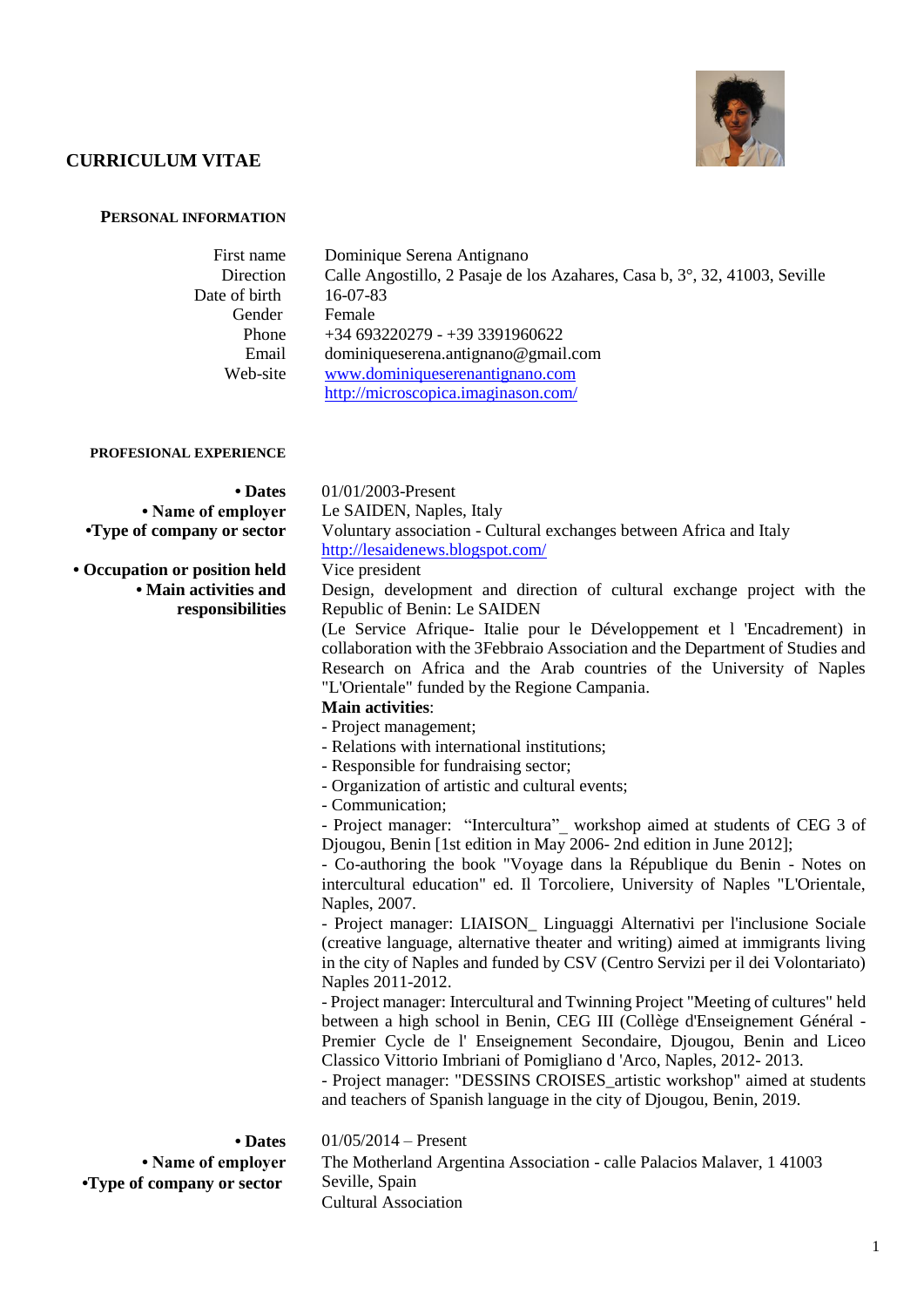| responsabilities                          | -Evaluation of proposals;                                                                                                                                                          |  |  |  |  |  |
|-------------------------------------------|------------------------------------------------------------------------------------------------------------------------------------------------------------------------------------|--|--|--|--|--|
|                                           | -Relations with artists;                                                                                                                                                           |  |  |  |  |  |
|                                           | -Design of communication and promotion plan;                                                                                                                                       |  |  |  |  |  |
|                                           | -Collaboration in solving technical aspects (sound, lighting and audiovisual)                                                                                                      |  |  |  |  |  |
| •Dates                                    | $13/01/2020 - 13/03/2020$                                                                                                                                                          |  |  |  |  |  |
| •Name of employer                         | Events&Co. - Calle Rioja 6 -41003 - Seville, Spain                                                                                                                                 |  |  |  |  |  |
| <b>•Occupation or position held</b>       | Freelance                                                                                                                                                                          |  |  |  |  |  |
| •Main activities and                      | -Development and implementation of logistics plans;                                                                                                                                |  |  |  |  |  |
| responsabilities                          | -Responsible for relationships with vendors and customers;                                                                                                                         |  |  |  |  |  |
|                                           | - Managing on-site production                                                                                                                                                      |  |  |  |  |  |
| •Dates                                    | 31/03/2013 -31/05/2014                                                                                                                                                             |  |  |  |  |  |
| • Name of employer                        | FLAMENCO AND OPERA PRODUCTIONS SL                                                                                                                                                  |  |  |  |  |  |
| • Occupation or position held             | - Artistic Director of Urban Art Foundation art project / Production assistant                                                                                                     |  |  |  |  |  |
| • Main activities and<br>responsabilities | - Management, logistics and supervision of the FARRUQUITO<br>IMPROVISAO 2014 tour;                                                                                                 |  |  |  |  |  |
|                                           | - Design and development of the project Urban Art Foundation.                                                                                                                      |  |  |  |  |  |
|                                           | - Planning and management of the artistic project EXPERIMENTO ZERO (8-<br>9-10 March 2013, Seville);                                                                               |  |  |  |  |  |
|                                           | -Design, development and project logistics URBANFest: EXPERIMENTO<br>S.PABLO / Santa Justa in collaboration with ICAS on 23-05-2013 in Seville<br>[second edition 28 - 05 - 2014]. |  |  |  |  |  |
| • Date                                    | $15/10/2012 - 01/03/2013$                                                                                                                                                          |  |  |  |  |  |
| • Name of employer                        | FLAMENCO AND OPERA PRODUCTIONS SL                                                                                                                                                  |  |  |  |  |  |
| • Occupation or position held             | Fellow within the project SAFARIJOB (Europass Mobility)                                                                                                                            |  |  |  |  |  |
| · Main activities and                     | - Design and development of the UAF project:                                                                                                                                       |  |  |  |  |  |
| responsibilities                          | - Planning concept and content of the project;                                                                                                                                     |  |  |  |  |  |
|                                           | - Planning and development of the strategy to implement the first activity<br>UAF: EXPERIMENTO ZERO (Seville - 8,9,10 March 2013);                                                 |  |  |  |  |  |
|                                           | -Work field and selection of artists;                                                                                                                                              |  |  |  |  |  |
|                                           | - Management and space management for the development of activities (Cicus,                                                                                                        |  |  |  |  |  |
|                                           | El Postigo, Museo del Baile Flamenco, Carboneria);                                                                                                                                 |  |  |  |  |  |
|                                           | - Managing and coordinating the logistics of the event preproduction;                                                                                                              |  |  |  |  |  |
|                                           | - Communication, dissemination and promotion (web, graphics, brochures,                                                                                                            |  |  |  |  |  |

• Occupation or position held Programmer and artistic director of the theater program SIN SENTIDO-

Muestra de acciones artisticas inclasificables

-Development planning and programming;

**• Date • Name of employer • Occupation or position held • Main activities and responsibilities**

**• Main activities and** 

Potlatch theater, Fara Sabina (RI), Italy Fellow - Production Assistant Logistics and organization of "Laboratorio di pratiche Teatrali Interculturale Festival" (29-10 / 5-11- 2011)

**• Occupation or position held • Main activities and responsibilities**

# • Date 15 21/02/2010

• **Name of employer** Gary Brackett - Living Theater Europe

Production manager

promotional videos)

10/10/2011- 10/11/2011

Organization and logistics of the workshop GREEN TERROR\_Viaggio verse theater Migliorativo | Green Theater by Gary Brackett (Museo Nitsch, Naples, Italy).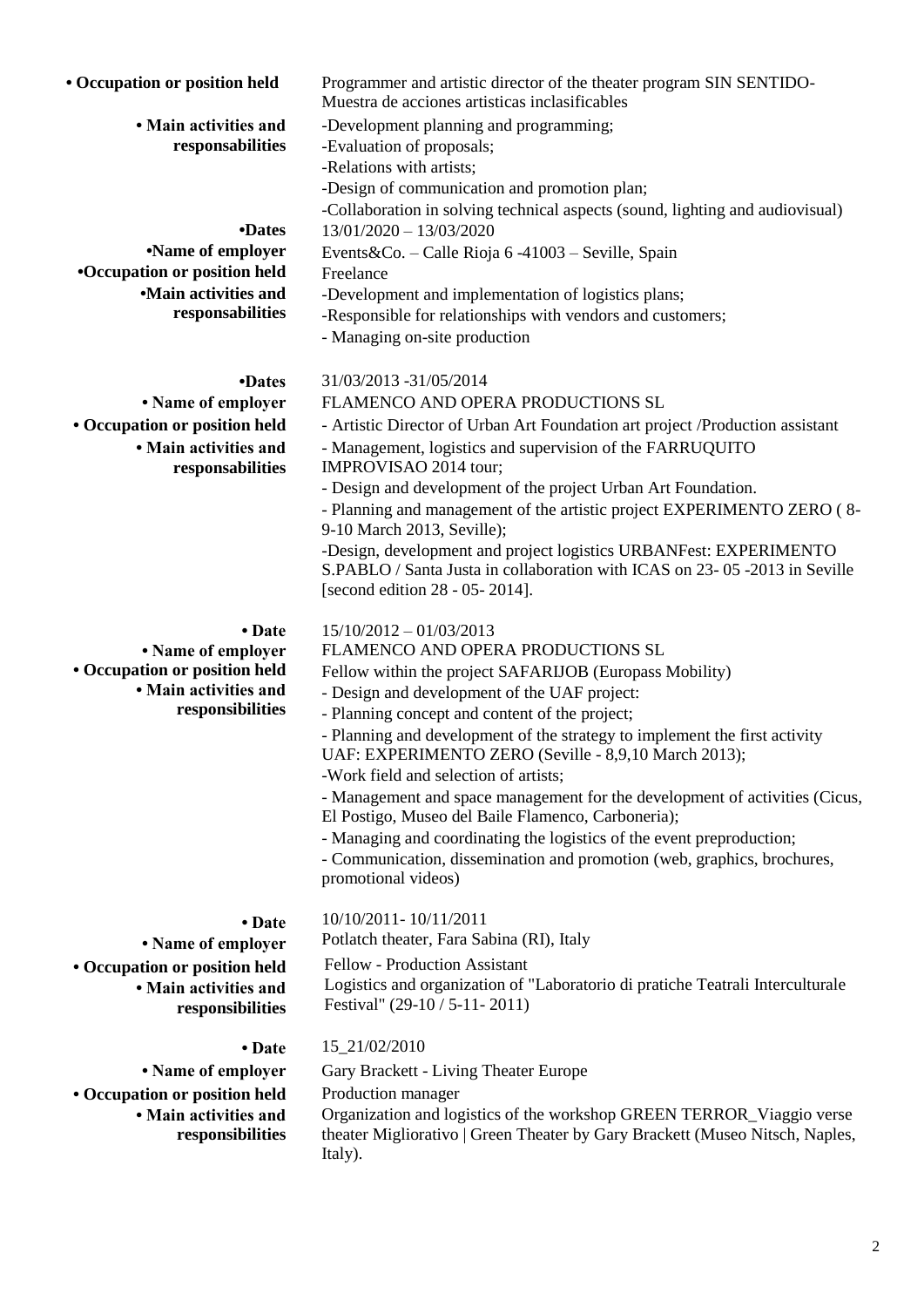| • Name of employer<br>• Occupation or position held       | Accademia "Primo Studio" - Theater "Il Primo"Naples, Italy<br>Teacher                                                                         |  |  |  |  |  |
|-----------------------------------------------------------|-----------------------------------------------------------------------------------------------------------------------------------------------|--|--|--|--|--|
| • Main activities and<br>responsibilities                 | Teaching the course "The origin of theater direction"                                                                                         |  |  |  |  |  |
| <b>EDUCATION AND FORMATION</b>                            |                                                                                                                                               |  |  |  |  |  |
| • Date                                                    | 24/02/2005                                                                                                                                    |  |  |  |  |  |
| • Name and type of<br>organization providing<br>education | University of Naples "L'Orientale"                                                                                                            |  |  |  |  |  |
| • Principal subjects or<br>occupational skills            | Theatre History, Spanish Language and Literature, English Language and<br>Literature                                                          |  |  |  |  |  |
| • Title of qualification<br>awarded                       | Degree in "Multimedia Languages and Humanistic Informatics"                                                                                   |  |  |  |  |  |
| • Date                                                    | 07/07/2008                                                                                                                                    |  |  |  |  |  |
| • Name and type of<br>organization providing              | University of Naples "L'Orientale"                                                                                                            |  |  |  |  |  |
| education<br>• Principal subjects or                      | Theatre director, Theater History, Art History, Film History, English, Spanish                                                                |  |  |  |  |  |
| occupational skills<br>• Title of qualification           | Second Degree in "Multimedia Production: art, theater and cinema " (Thesis:                                                                   |  |  |  |  |  |
| awarded                                                   | "Ur Hamlet_ Uno spettacolo di Eugenio Barba e dell'Odin Teatret")                                                                             |  |  |  |  |  |
| • Date                                                    | 08/11/2018                                                                                                                                    |  |  |  |  |  |
| • Name and type of                                        | University of Seville/University of Naples "L'Orientale"                                                                                      |  |  |  |  |  |
| organization providing                                    | Theatre Studies - Spanish Contemporary Theater - New theatrical forms -                                                                       |  |  |  |  |  |
| education                                                 | Marginal performing arts formats, Short-theatre                                                                                               |  |  |  |  |  |
| • Principal subjects or<br>occupational skills            |                                                                                                                                               |  |  |  |  |  |
| • Title of qualification                                  | International PhD in "Communication"/ Literary, Linguistic and Comparative                                                                    |  |  |  |  |  |
| awarded                                                   | Studies (Doctoral Thesis: "Undisciplined scene: Practices and aesthetics of the<br>short theatrical format in Spain (cum laude)               |  |  |  |  |  |
| <b>RESEARCH EXPERIENCE</b>                                | Member of "Escritoras y Escrituras" research group at University of Seville<br>Member of AITS21 International Theater Association XXI Century |  |  |  |  |  |
| <b>Conferences</b>                                        | Member of AJIET_Association of Young Researchers in Theatre Studies                                                                           |  |  |  |  |  |
|                                                           | • IV International Doctoral Conference "Trends and Innovation in                                                                              |  |  |  |  |  |
|                                                           | Communication"                                                                                                                                |  |  |  |  |  |
|                                                           | University of Malaga (26_27/09/2016)                                                                                                          |  |  |  |  |  |
|                                                           | <b>Contribution: Poster</b>                                                                                                                   |  |  |  |  |  |
|                                                           | Title: "The minimum aesthetic practices of contemporary theater in Spain".                                                                    |  |  |  |  |  |
|                                                           | • Graduate Conference: "In Limine"<br>University of Naples "L'Orientale", Italy (20_21/10/2016)                                               |  |  |  |  |  |
|                                                           | <b>Contribution: Oral Presentation</b>                                                                                                        |  |  |  |  |  |
|                                                           | Title: LIMINAL FORMS_Minimum contemporary aesthetic practices in<br>Spain.                                                                    |  |  |  |  |  |
|                                                           | • Graduate Conference: "LIES. Alternative Expressions of Reality"<br>University of Naples "L'Orientale", Italy (19/20-10-2017)                |  |  |  |  |  |
|                                                           | <b>Contribution: Oral Presentation</b>                                                                                                        |  |  |  |  |  |
|                                                           | Title: "False experimentation: the 'microtheatre' case in Spain"                                                                              |  |  |  |  |  |
|                                                           | • CIJIET_III International Conference of Young Researchers in Theater                                                                         |  |  |  |  |  |
|                                                           | <b>Studies</b><br>University of Santiago de Compostela, Spain (24-25-26/10/2018)                                                              |  |  |  |  |  |
|                                                           |                                                                                                                                               |  |  |  |  |  |

**• Date**

Academic Year 2008-2009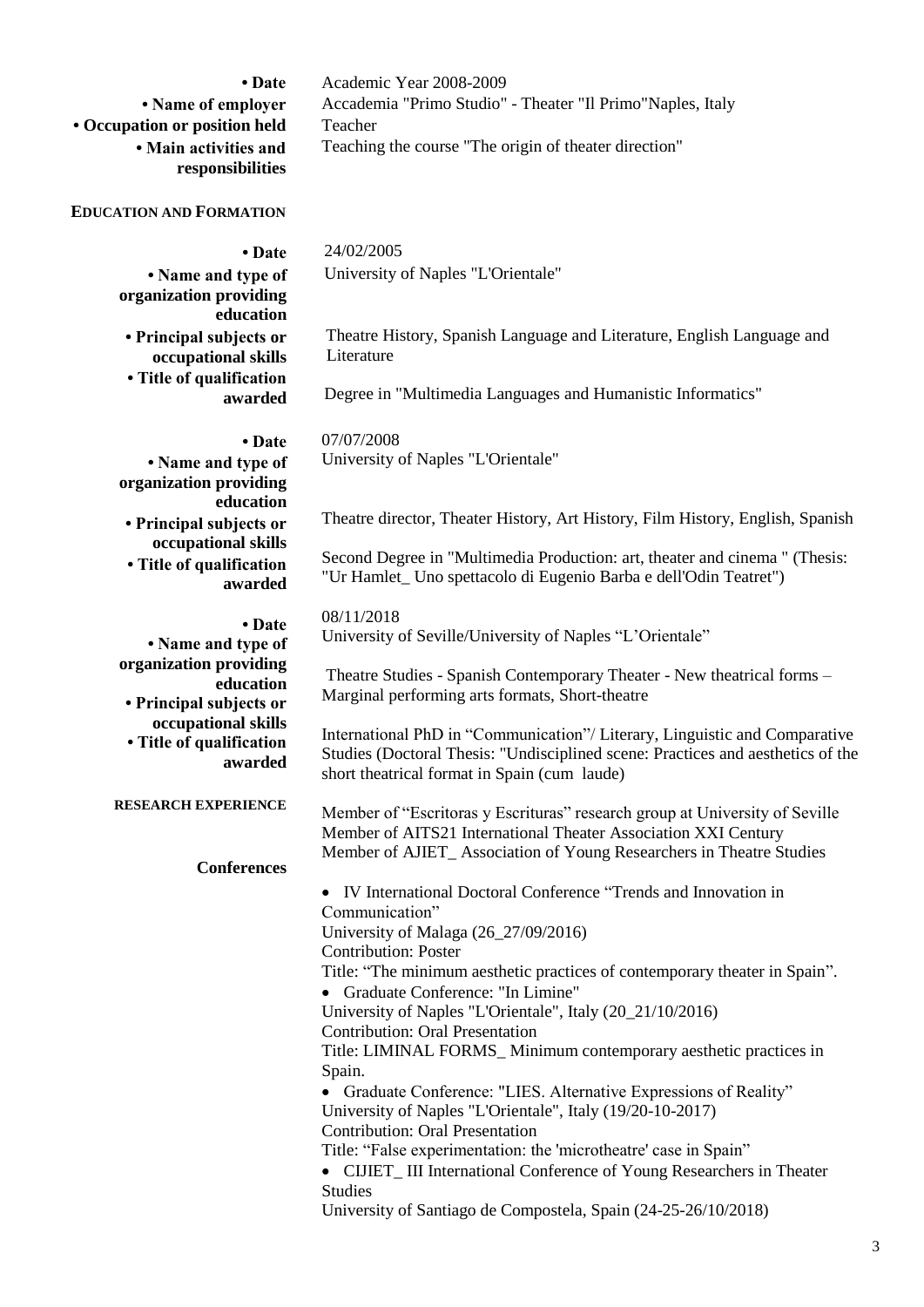|                                          | <b>Contribution: Oral Presentation</b><br>Title: "The contemporary short theatre format in Spain"<br>• III Congress of the International Association XXI Century Theater:<br>Migration, Displacement and Transits<br>University of Valencia, Spain (15-17/04/2019)<br><b>Contribution: Oral Presentation</b><br>Title: "Liminal areas of contemporary short theatre format"<br>• IV International Congress "Performa": New Spaces / New Formats in<br>Today's Spanish Theater<br>University of Santiago de Compostela, Spain (27-29/11/2019)<br><b>Contribution: Oral Presentation</b><br>Title: "The aesthetics of container: a possible interpretation of the<br>contemporary short theater format"                                                                                                                                                                                                                                                                                                                                                                                                                                                                                                                                                                                                                                                                                                |
|------------------------------------------|------------------------------------------------------------------------------------------------------------------------------------------------------------------------------------------------------------------------------------------------------------------------------------------------------------------------------------------------------------------------------------------------------------------------------------------------------------------------------------------------------------------------------------------------------------------------------------------------------------------------------------------------------------------------------------------------------------------------------------------------------------------------------------------------------------------------------------------------------------------------------------------------------------------------------------------------------------------------------------------------------------------------------------------------------------------------------------------------------------------------------------------------------------------------------------------------------------------------------------------------------------------------------------------------------------------------------------------------------------------------------------------------------|
| <b>Publications</b>                      |                                                                                                                                                                                                                                                                                                                                                                                                                                                                                                                                                                                                                                                                                                                                                                                                                                                                                                                                                                                                                                                                                                                                                                                                                                                                                                                                                                                                      |
|                                          | • Book Chapter: "LIMINAL FORMS_Minimum contemporary aesthetic<br>practices in Spain", in Fringe Forms and Border Discourses, ed. M. de Blasi,<br>G. Imbriaco, F. Messina, S. Orlando, V. Schettino. (ISSN / ISBN): 978-88-<br>6719-160-4, Quaderni della Ricerca, 2 (2), Università degli Studi di Napoli<br>"L'Orientale": Napoli 2017, pp. 215-224.<br>• Book Chapter: "False experimentation: the 'microtheatre' case in Spain", in<br>Lies. Alternative Expression of Reality, ed. M. Auriemma, F. De Cianni, P.<br>Miccoli, A. Sorice. (ISSN / ISBN): 978-88-6719-187-1, Unior Press, Napoli<br>2019, pp. 391-404.<br>• Book Chapter: "An experiment in scenic brevity between a director and an<br>actress: Medea" in Mujeres, escritoras y personajes femeninos: ayer, hoy y<br>mañana / ed. Mercedes Tormo Ortiz, Salvatore Bartolotta, (ISBN): 978-84-<br>362-7628-2, Edirorial UNED, 2020,pp. 159-170.<br>• Book Chapter: "The aesthetics of container: a possible interpretation of the<br>contemporary short theater format", in Off stage: Alternative theatricalities in<br>today's Spain, ed. A. Abuin, E. Pérez-Rasilla, Visor, Madrid, forthcoming (in<br>press).<br>• Book Chapter: "Liminal areas of contemporary short theatre format", in<br>Migraciones en el teatro del siglo XXI, ed. A.R. Calero, N. Diago, J.Peris<br>Llorca, Lit Verlag, Münster, forthcoming (in press). |
| <b>ONAL ARTISTIC</b><br><b>FORMATION</b> | 15/02/2013<br>Workshop "Body awareness own and Performance Art" by Willem<br>Wilhelmus<br>CICUS_University of Seville, Spain<br>01_31/06/2011<br>"Laboratorio di pratiche Interculturale Teatrali" with Parvathy Baul, Hernan<br>Gene, I Wayan Bawa _Teatro Potlatch, Fara Sabina (RI), Italy<br>3_17 / 06/2009<br>International work shop led by Eugenio Barba and Odin Teatret and<br>participation in the show "Ur-Hamlet" at the Grotowski Year initiative,<br>Wroclaw, Poland<br>6_13 / 11/2009<br>Master Class led by The Living Theater<br>Nitsch Museum, Naples, Italy<br>21_27 / 06/2005<br>Theatre workshop by Odin Teatret shop "theatrical text and technical<br>principles."<br>University EurasianoTheatre_Proskenion Theatre, Caulonia (RC), Italy<br>17_20 / 12/2003<br>Workshop directed by Yves Lebreton: "The corporal Mimo"<br>Toledo Galleria _ Naples                                                                                                                                                                                                                                                                                                                                                                                                                                                                                                                          |

# **ADDITIC**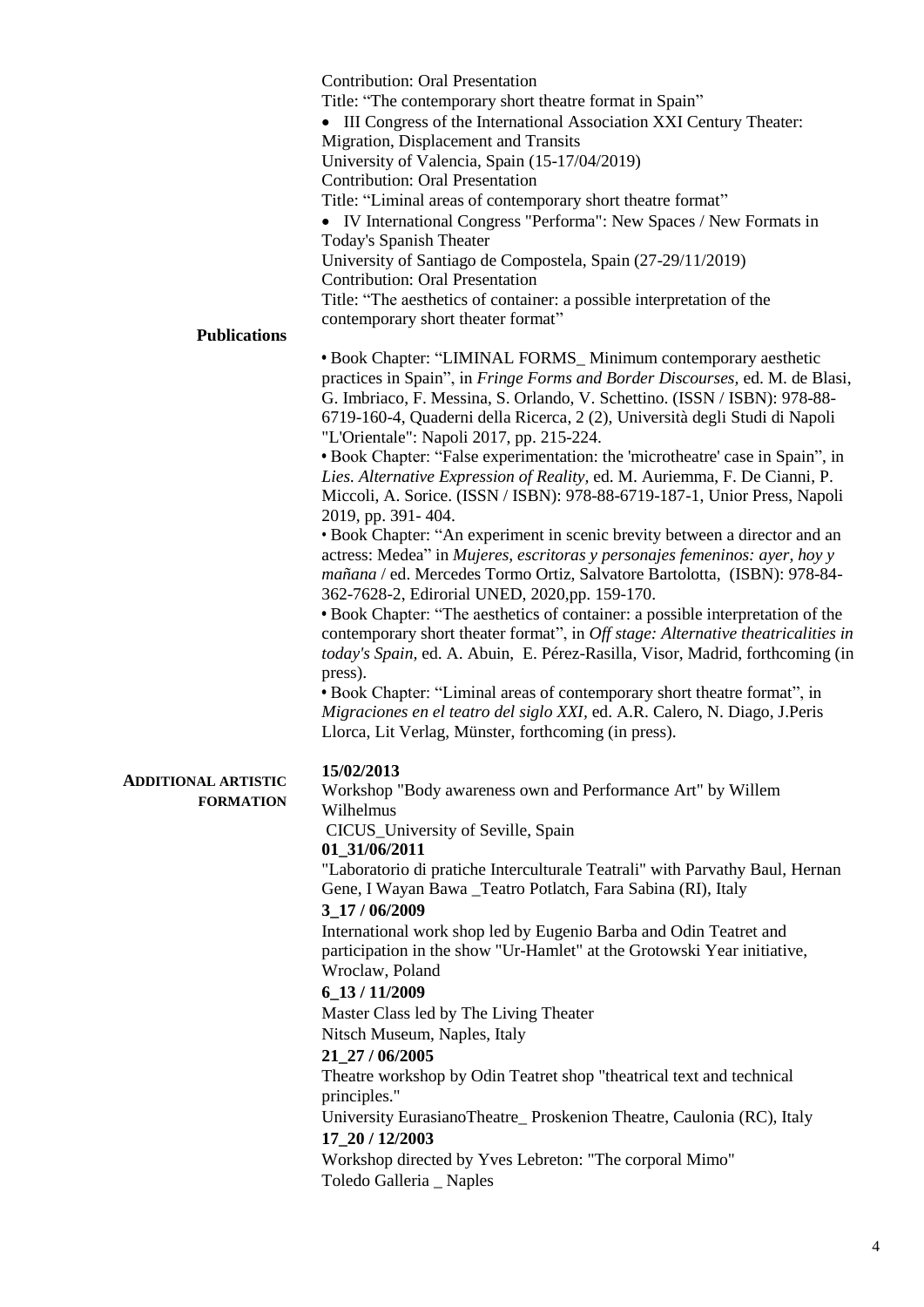### **PERSONAL SKILLS AND COMPETENCES**

MOTHER TONGUE

Other languages

**Spanish English**

Spanish, English

Italian

*.*

Self-assessment *European level (\*)*

| Understanding                         |                |  | <b>Speaking</b> |                       |    | Writing              |                |  |    |
|---------------------------------------|----------------|--|-----------------|-----------------------|----|----------------------|----------------|--|----|
| Listening                             |                |  | Reading         | Spoken<br>interaction |    | Spoken<br>production |                |  |    |
|                                       | C <sub>2</sub> |  | C1              |                       | C1 |                      | C <sub>1</sub> |  | C2 |
|                                       | B1             |  | B1              |                       | B1 |                      | B1             |  | B1 |
| $(*) Common European Framework (CEF)$ |                |  |                 |                       |    |                      |                |  |    |

| <b>ORGANIZATIONAL SKILLS</b><br>AND COMPETENCES | - Good knowledge of EU institutional framework and policies of European<br>programs (MSCA EF, Horizon H2020);                                                                                               |  |  |  |  |  |
|-------------------------------------------------|-------------------------------------------------------------------------------------------------------------------------------------------------------------------------------------------------------------|--|--|--|--|--|
|                                                 | - Ability to writing proposal and analyse priorities within the framework of the                                                                                                                            |  |  |  |  |  |
|                                                 | European project management;                                                                                                                                                                                |  |  |  |  |  |
|                                                 | - Adaptability to a mixed working environment (University, organizations,<br>companies):                                                                                                                    |  |  |  |  |  |
|                                                 | - Experience in project management of cultural and artistic events: writing<br>projects, relations with international institutions, fundraising, programming and<br>logistics, promotion and communication. |  |  |  |  |  |
| <b>COMPUTER SKILLS AND</b>                      |                                                                                                                                                                                                             |  |  |  |  |  |
| <b>COMPETENCES</b>                              | - Excellent computer literacy;                                                                                                                                                                              |  |  |  |  |  |
|                                                 | - Excellent knowledge of Office Software Applications (Word, Excel, Power<br>Point, Internet;                                                                                                               |  |  |  |  |  |
|                                                 | - Very good knowledge of Adobe Photoshop                                                                                                                                                                    |  |  |  |  |  |
| <b>SOCIAL SKILLS AND</b>                        |                                                                                                                                                                                                             |  |  |  |  |  |
| <b>COMPENTENCES</b>                             | - High adaptability to multicultural and international environment;                                                                                                                                         |  |  |  |  |  |
|                                                 | - Excellent teamwork player and ability to work independently;                                                                                                                                              |  |  |  |  |  |
|                                                 | - Excellent working under tight deadlines;                                                                                                                                                                  |  |  |  |  |  |
|                                                 | - Excellent communication (verbal and written) and interpersonal skills                                                                                                                                     |  |  |  |  |  |
|                                                 | - Capacity to undertake initiatives and responsibilities, introducing innovative                                                                                                                            |  |  |  |  |  |
|                                                 | spirit;                                                                                                                                                                                                     |  |  |  |  |  |
|                                                 | - Excellent analytical skills                                                                                                                                                                               |  |  |  |  |  |
| <b>OTHER SOCIAL ACTIVITIES</b>                  |                                                                                                                                                                                                             |  |  |  |  |  |
|                                                 | 2001                                                                                                                                                                                                        |  |  |  |  |  |
|                                                 | Participation in the project "Fare Futuro in Africa Occidentale" socio-cultural                                                                                                                             |  |  |  |  |  |
|                                                 | cooperation: Senegal and Gambia "promoted by the Union of Students (Italy).                                                                                                                                 |  |  |  |  |  |
|                                                 | Main activities:                                                                                                                                                                                            |  |  |  |  |  |
|                                                 | - Work field in Senegal and Gambia;                                                                                                                                                                         |  |  |  |  |  |
|                                                 | - Documentation;                                                                                                                                                                                            |  |  |  |  |  |
|                                                 | - Dissemination of the project;                                                                                                                                                                             |  |  |  |  |  |
|                                                 | - Presentation of the results achieved;                                                                                                                                                                     |  |  |  |  |  |
|                                                 | - Photographic Exhibition.                                                                                                                                                                                  |  |  |  |  |  |
|                                                 | 2003                                                                                                                                                                                                        |  |  |  |  |  |
|                                                 | Participation in the project of socio-cultural cooperation "Fare Futuro in                                                                                                                                  |  |  |  |  |  |
|                                                 | Chiapas: terra dei diritti" promoted by Mani Tese (Italy) association in                                                                                                                                    |  |  |  |  |  |

collaboration with the Union of Students (Italy).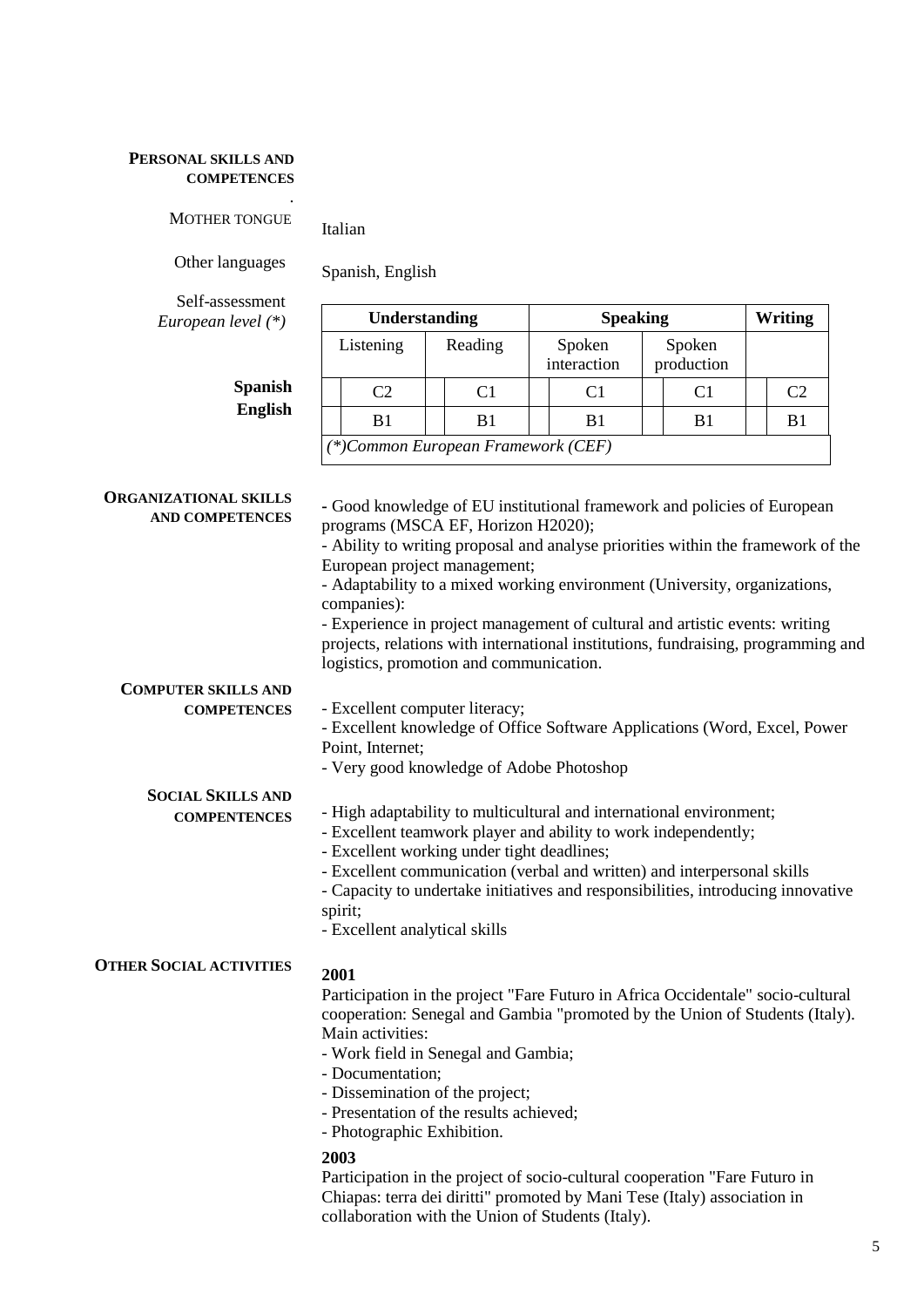**ARTISTIC SKILLS AND COMPETENCES [Theatre direction]** Main activities: - Work field in Chiapas; - Documentation; - Dissemination of the project; - Presentation of the results achieved; - Photographic Exhibition. **2009-2011** Tutor in volunteer projects promoted by the Napoli CSV (Center for Volunteer Service: www.csvnapoli.it) between secondary schools and high schools (Naples) and non-profit associations (Mani Tese Onlus, Legambiente, AGVH, etc.). **2017** Co-director of "Audiovisual Creation"\_ workshop led by the collective DSM4, aimed at young children of immigrant families, and promoted by "Sevilla Acoge" Foundation. **28/06 / 2007**\_ "Les Negres", by Jean Genet LABORATORY 7 DAMM, Naples, Italy **26/10 / 2007**\_ "Les Negres" by Jean Genet LABORATORIO 7 NTN Nuovo Teatro Nuovo, Naples, Italy **30/08 / 2008**\_ "Borobi-yo" LABORATORIO 7 Artenot Festival, Quadrelle (AV), Italy **08/12/2008**\_ "L'Elisir d'amore" di Gaetano Donizetti - selected music (Dinner Opera) With Masahiro Shimba, Nagi Fukuda, Dong-Il Park, Mitsuko Makino Hotel Tsumagoi, Kakegawa, Japan **01/07 / 2009**\_ "What a wonderful world" LABORATORIO 7 Portello River Festival, Padua, Italy **05\_06 / 10 / 2009**\_ "Il peggio di faccia faccia finchè ridere" LABORATORIO 7 Galleria Toledo, Naples, Italy **30\_04 / 1-2\_05 / 2010**\_ "Babau" With Maria Auriemma and Marialicia Colucci COMICON 2010\_Castel Sant'Elmo, Naples, Italy **17/02 / 2012**\_ "Il Nasocomio di Woyzeck", based on "The Nose" by Gogol and "Woyzeck" Buchner With Valerio Asara Carichi Sospesi, Padova, Italy **07/04 / 13**\_ "Woyzeck in Hell", based on "Woyzeck" by George Büchner and "Orfeo.Eurídice.Hermes" by Rainer Maria Rilke With Valerio Asara La Bicicletería, Seville, Spain **07/03 / 2014**\_ "The man who delivered the spoon", based on "Notes from Underground" by F. Dostoyevsky With Nacho Terceño Minimum theater, Seville, Spain **04/11 / 2014**\_ "Phobos", by David Herrera With Nacho Terceño Minimum theater, Seville, Spain **22/11 / 2014**\_ "The defective forms of the verb love", by Magda Rodriguez Graniela With Nacho Romero Terceño and Paqui Romero Cultural Cooperation Programme of the Council of Seville, Spain **14-04-2015**\_ "Exquisite Corpse", based on "Chained Words" by J. Galceran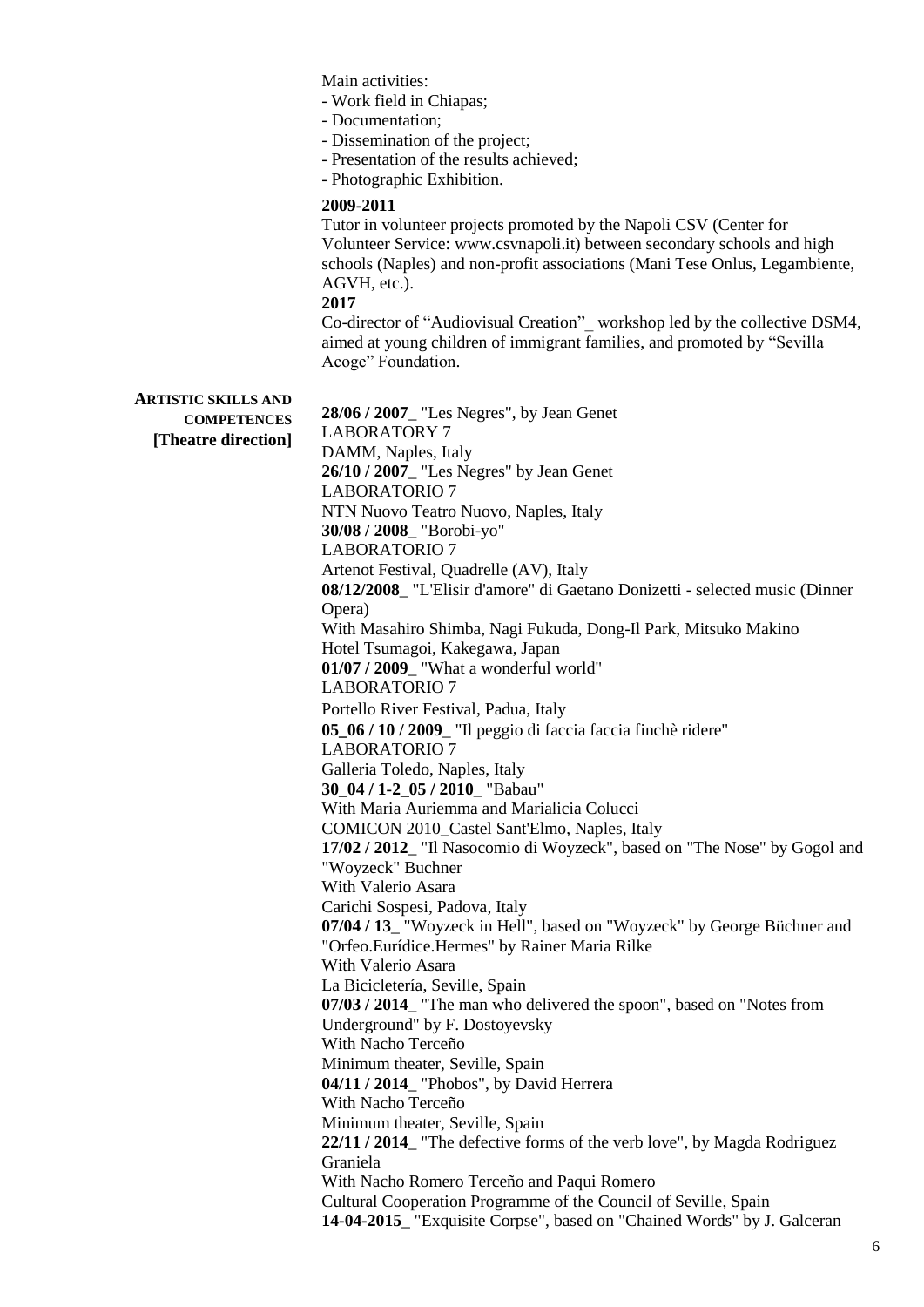With Isabel Guerra and Roberto Manzari Audience Award - Microteatro, Seville, Spain **30/08 / 2015**\_ "Les Enfants Terribles", by Jean Cocteau With Valerio Asara Olbiaoff Officina Creativa, Olbia, Italy **19/02 / 2016**\_ "La Minotaura" DSM4 group La Bicicletería, Seville **26/04 / 2016**\_ "Medea", original dramaturgy from Medea Material by Heiner Müller With Isabel Guerra La Bicicletería, Seville, Spain **27/05 / 16**\_ "UGLY", texts by Nietzesche, Platone, Ciorán With Nacho Terceño La Bicicletería, Seville, Spain **17/11/17**\_ "Summer", by Valerio Asara With Valerio Asara La Bicicletería, Seville, Spain **18/05/18**\_ "Mountain" DSM4 group La Bicicletería, Seville, Spain **22/02/19**\_ "Winter", Based on "Krapp's Last Tape" by S. Beckett - "Metamorphosis" by F. Kafka With Valerio Asara La Bicicletería, Seville, Spain **24/05/19**\_ "Enchantment" DSM4 group La Bicicletería, Seville, Spain

### **PERFORMANCES**

**2008\_**"Permiso de sejourno" Urban performance, Piazza Santa Maria la Nova, Naples, Italy **May /July 2011** "Untitled urban actions ( 15 min.) realized in different places of Naples with The Living Theatre group **2013\_**"En tu lugar" JIAAP, Seville, Spain 2013\_ "In Itinere 01" Urban performance with Marina Rosenzvaig Seville, Spain **2014\_** "Espejismo" Performance with Marina Rosenzvaig Enclave, Granada, Spain **2014\_**"Margarita" Acero Puro Showroom, Seville, Spain **2015\_**"Cosifica*c*ción con Antonio Quiles" La Bicicletería, Seville, Spain

### **VIDEO PERFORMANCE 2015/2020**

"Como Arriba Es Abajo" with DSM4 group "Orpheus" with DSM4 group "El laberinto" with DSM4 group "Encantamiento" with DSM4 group "DiApolo" with DSM4 group "Virus" with DSM4 group "Salazar" with Isabel Guerra "Not I"